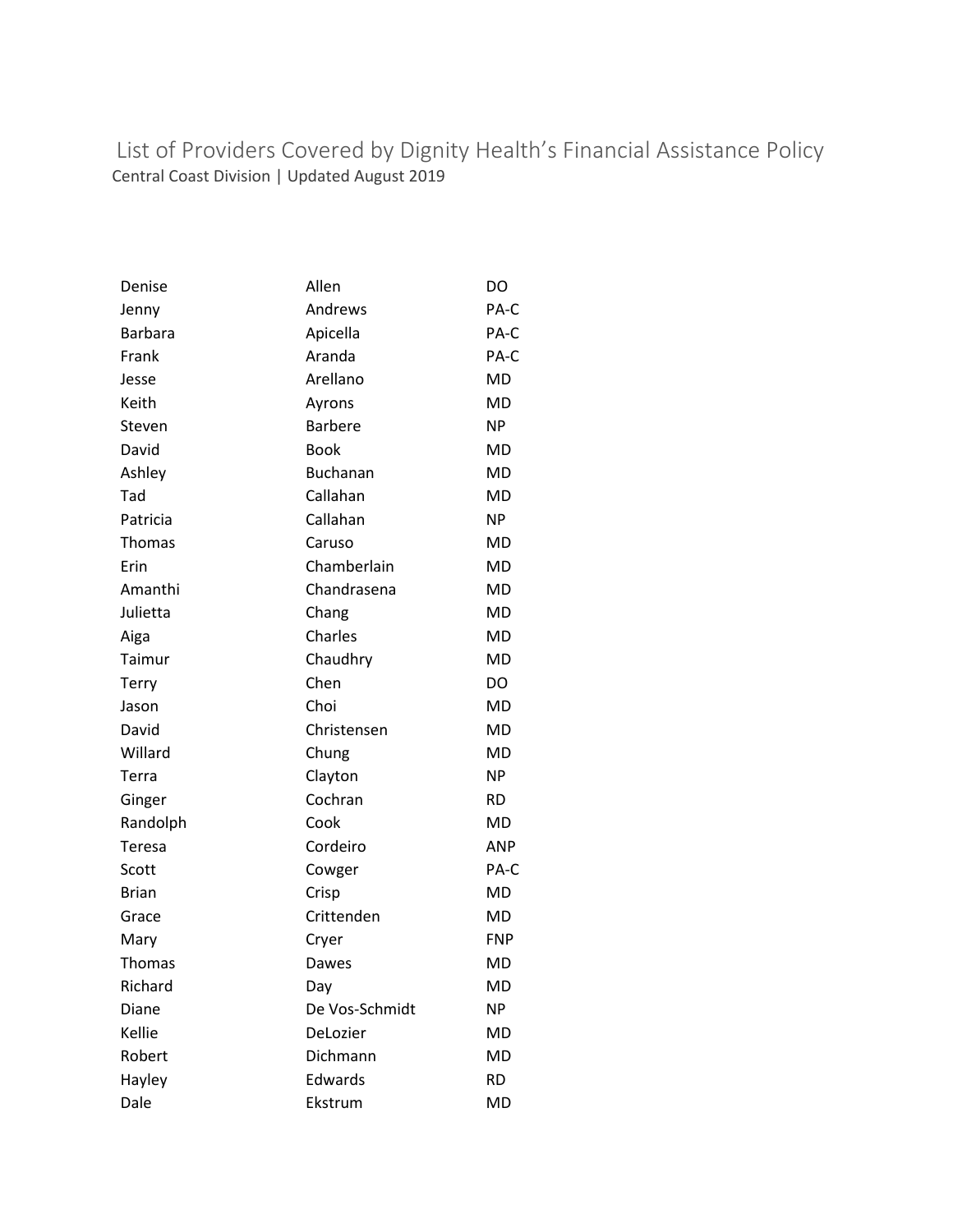| Patcharie       | <b>Elkins</b> | <b>RD</b>  |
|-----------------|---------------|------------|
| Sharon          | Elliston      | <b>RD</b>  |
| Jan             | Eperjesi      | MD         |
| Erine           | Erickson      | <b>MD</b>  |
| Elizabeth       | Evans         | NP.        |
| Islam           | Fahmi Abdou   | <b>MD</b>  |
| Lindsey         | Faucette      | DO         |
| Daniele         | Feldman       | <b>MD</b>  |
| Barry           | Feldman       | <b>MD</b>  |
| Edward          | Felix         | <b>MD</b>  |
| Robert          | Firestone     | <b>MD</b>  |
| Barry           | Fleischer     | DO         |
| Ricardo         | Flores        | <b>MD</b>  |
| Jonathan        | Fow           | <b>MD</b>  |
| Linda           | Galanos       | <b>NP</b>  |
| Peter           | Garcia        | <b>MD</b>  |
| Diana           | Garcia        | MD         |
| Paul            | Gilardone     | PA-C       |
| Jennifer        | Gingrich      | PA-C       |
| Thor            | Gjerdrum      | MD         |
| Anna            | Goodge        | <b>FNP</b> |
| Karen           | Goodman       | <b>MD</b>  |
| Steven          | Goodman       | MD         |
| Jennifer        | Graves        | NP.        |
| Margaret        | Greenough     | MD         |
| Katrina         | Hirsig        | <b>FNP</b> |
| Dennis          | Hughes        | MD         |
| Samantha        | Jacot         | ΝP         |
| David           | Javitz        | MD         |
| George          | Johnson       | MD         |
| Jessica         | Johnson       | PA-C       |
| Carolyn         | Jolly         | <b>NP</b>  |
| James           | Jones         | MD         |
| <b>Brittany</b> | Jones         | PT         |
| Rebecca         | Jones         | MD         |
| Carol           | Karamitsos    | MD         |
| Matthew         | Katics        | DO         |
| Anne            | Kennard       | DO         |
| Meg             | Ketchum       | NP.        |
| <b>Nicholas</b> | King          | MD         |
| Chantal         | King          | PA         |
| Abigail         | Kraemer-Cole  | PA-C       |
| Sarah           | Krantz        | MD         |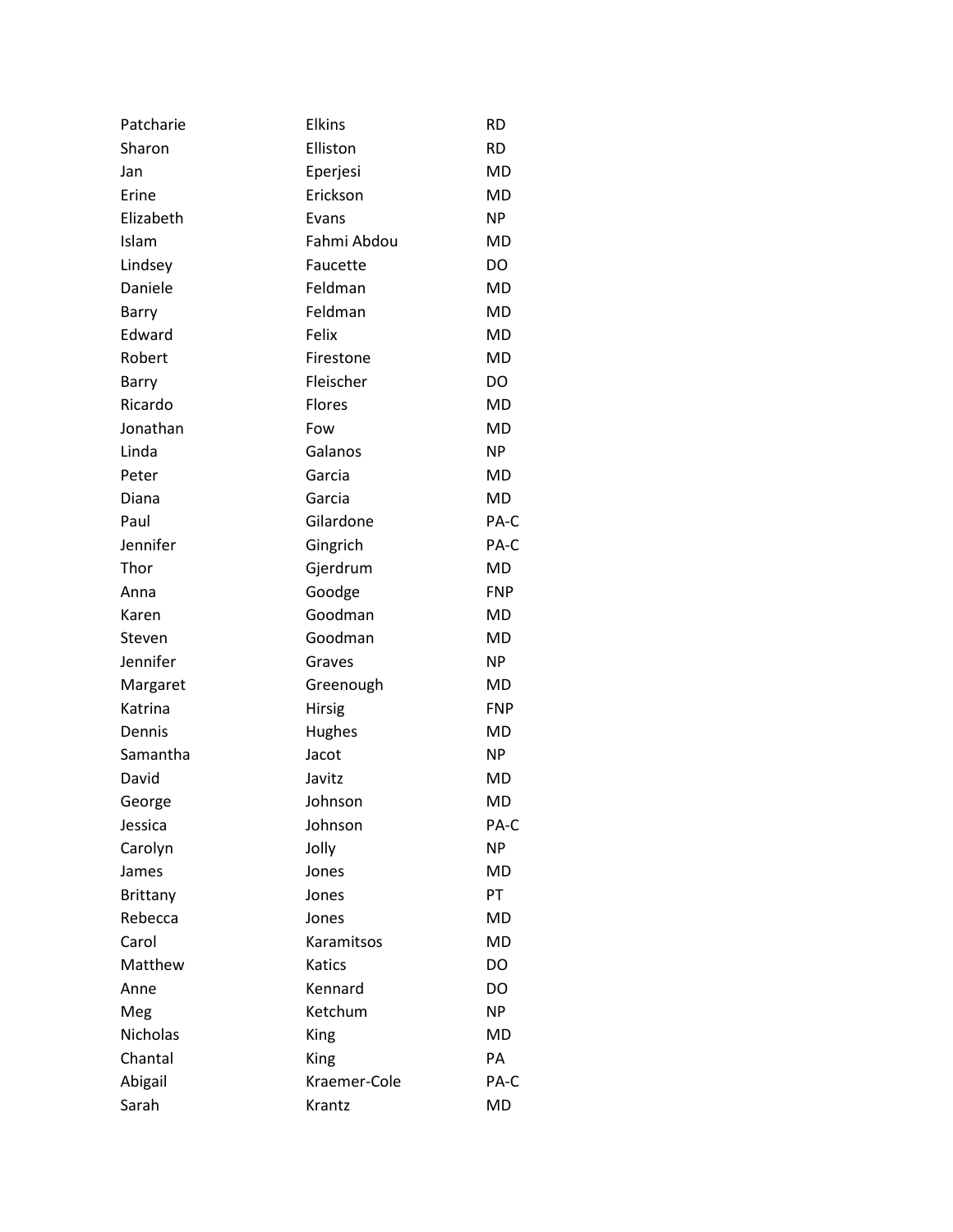| James       | Lawler        | MD         |
|-------------|---------------|------------|
| Lela        | Lewis         | MD         |
| Stephanie   | Lin           | MD         |
| James       | Link          | MD, PhD    |
| Colleen     | Lipanovich    | <b>FNP</b> |
| Melvin      | Lopez         | <b>MD</b>  |
| Christopher | Lutman        | MD         |
| Eric        | Maher         | DO         |
| James       | Malone        | MD         |
| Jade        | Mas           | MD         |
| Carol       | McCloskey     | MD         |
| Meghan      | McKiernan     | MD         |
| Ann         | McNeil        | <b>FNP</b> |
| Rachel      | Mendoza       | PA         |
| Robert      | Meyers        | MD         |
| Heidi       | Millard       | MD         |
| Michael     | Miyazaki      | DO         |
| David       | <b>Mizes</b>  | MD         |
| Scott       | Negri         | MD         |
| Cu          | Nguyen        | <b>MD</b>  |
| Megan       | Novotny       | PA-C       |
| Savitha     | Nukal         | <b>MD</b>  |
| Mary        | Okimoto       | <b>NP</b>  |
| Benjamin    | Olmedo        | PA-C       |
| Sowmya      | Oza           | MD         |
| Paul        | Parker        | MD         |
| Rashiklal   | Patel         | MD         |
| Kimberly    | Phillips      | <b>FNP</b> |
| Scott       | Piazza        | DO         |
| Farnaz      | Pirayesh      | DO         |
| Hannah      | Pisklov       | PA-C       |
| Mark        | Pomerantz     | MD         |
| Victor      | Pulido        | DO         |
| Johnny      | Quan          | PA-C       |
| Alice       | Raff          | PA         |
| Maria       | Rasul         | <b>MD</b>  |
| Abraham     | Rasul         | MD         |
| Galen       | Reimer        | <b>MD</b>  |
| Jennifer    | Roberts-Kelly | DO         |
| Scott       | Robertson     | <b>MD</b>  |
| Peter       | Robilio       | MD         |
| Monica      | Rocco         | MD         |
| Jennifer    | Rocha         | PA-C       |